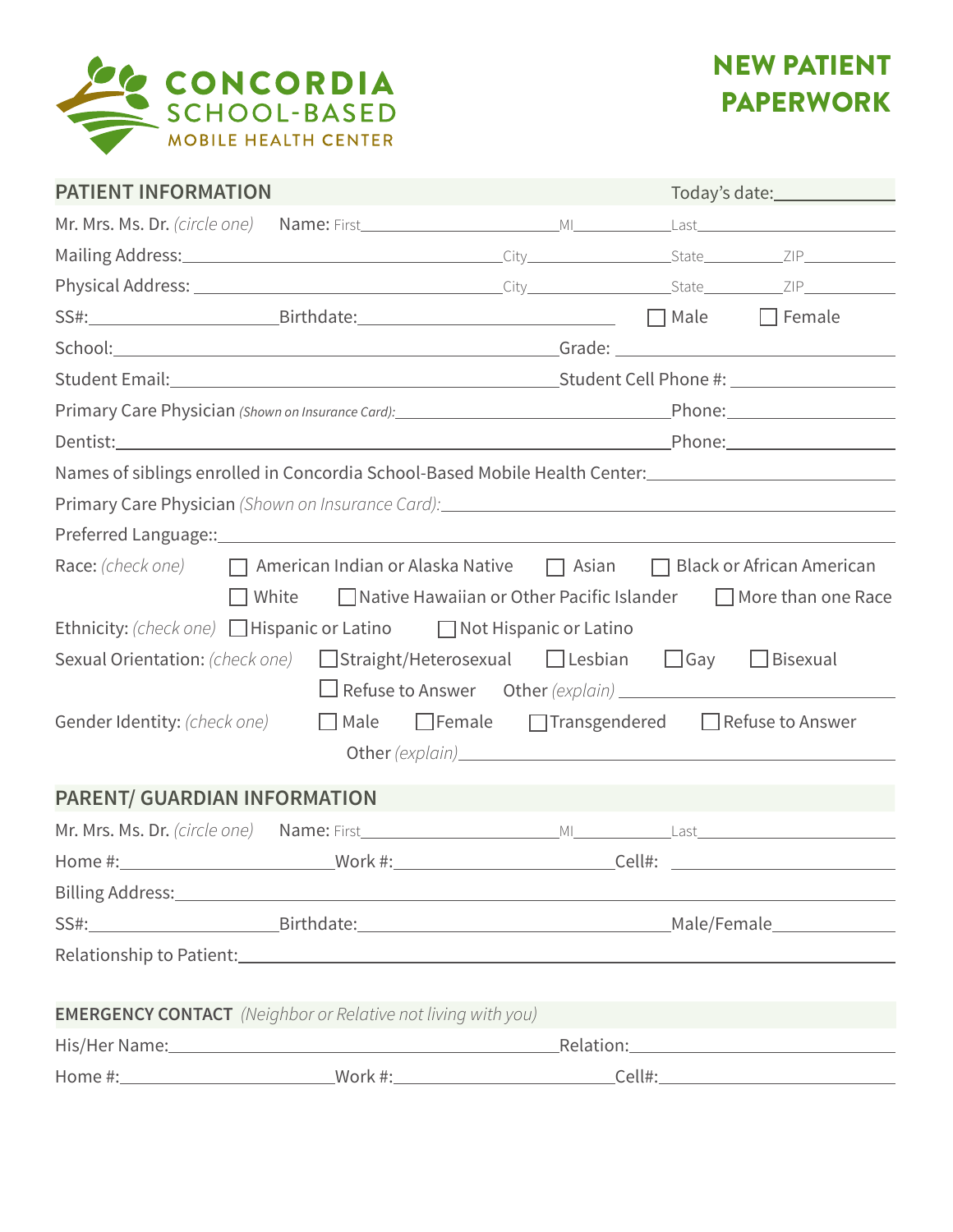

| <b>INSURANCE INFORMATION</b> (Please check the type of health insurance:)                    |                                                                              |  |        |  |
|----------------------------------------------------------------------------------------------|------------------------------------------------------------------------------|--|--------|--|
| Medicaid/Healthy Louisiana Plan (formerly Bayou Health) #: _____________________             |                                                                              |  |        |  |
| △ Amerigroup Real Solutions LA △ △ △ △ AmeriHealth Caritas LA △ △ △ △ Aetna Better Health LA |                                                                              |  |        |  |
| $\Box$ LA Healthcare Connections $\Box$ United Healthcare Community Plan LA                  |                                                                              |  |        |  |
|                                                                                              |                                                                              |  |        |  |
|                                                                                              |                                                                              |  |        |  |
| <b>No Insurance</b>                                                                          |                                                                              |  |        |  |
|                                                                                              |                                                                              |  |        |  |
|                                                                                              |                                                                              |  |        |  |
|                                                                                              |                                                                              |  |        |  |
|                                                                                              |                                                                              |  |        |  |
| Policy holder date of birth: Policy holder Social Security #: 1990 Mate of birth:            |                                                                              |  |        |  |
| Does your insurance pay for prescriptions? ■ No ■ Yes Dental Coverage? ■ No ■ Yes            |                                                                              |  |        |  |
|                                                                                              |                                                                              |  |        |  |
|                                                                                              |                                                                              |  |        |  |
|                                                                                              |                                                                              |  |        |  |
|                                                                                              |                                                                              |  |        |  |
|                                                                                              | Policy holder date of birth: Policy holder Social Security #: 2000 2010 2010 |  |        |  |
| Does your insurance pay for prescriptions? ■ No ■ Yes Dental Coverage? ■ No ■ Yes            |                                                                              |  |        |  |
|                                                                                              |                                                                              |  |        |  |
| <b>PREFERRED PHARMACY</b>                                                                    |                                                                              |  |        |  |
|                                                                                              | Street:                                                                      |  | Phone: |  |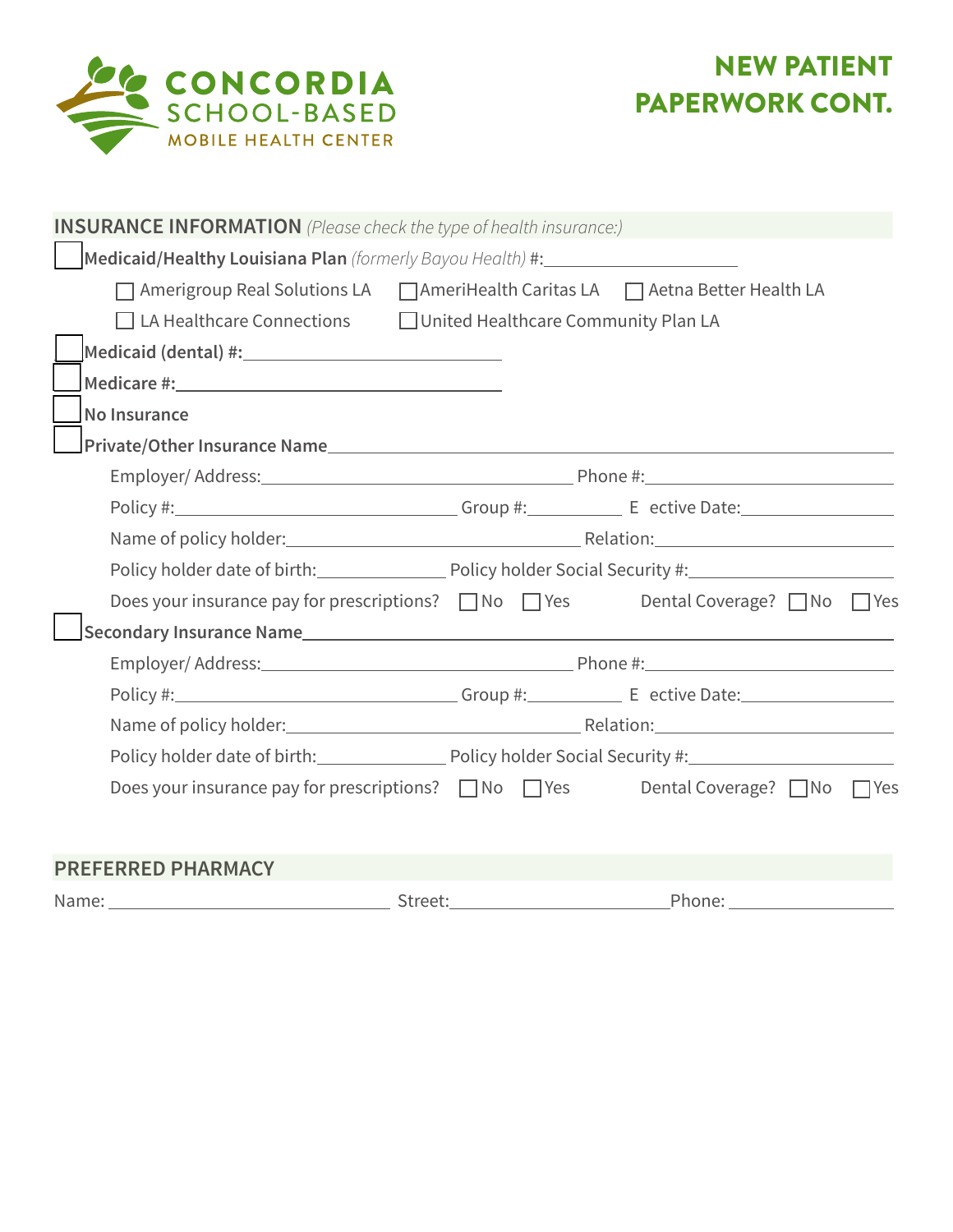

PATIENT HISTORY

|                                       |                                                                                                                                                                                                                                      | 2ND IDENTIFIER                                                                                                       |
|---------------------------------------|--------------------------------------------------------------------------------------------------------------------------------------------------------------------------------------------------------------------------------------|----------------------------------------------------------------------------------------------------------------------|
|                                       | MEDICAL AND HOSPITALIZATION INFORMATION:                                                                                                                                                                                             |                                                                                                                      |
|                                       |                                                                                                                                                                                                                                      | Is your child allergic to any food? Medicine? Insect? Latex? Other? ______No _____Yes                                |
|                                       | If yes, list: <u>and the same and the same and the same and the same and the same and the same and the same and the same and the same and the same and the same and the same and the same and the same and the same and the same</u> |                                                                                                                      |
|                                       |                                                                                                                                                                                                                                      | List of current medications student is on with dosage (how much) and how o en:                                       |
|                                       |                                                                                                                                                                                                                                      |                                                                                                                      |
|                                       |                                                                                                                                                                                                                                      |                                                                                                                      |
|                                       |                                                                                                                                                                                                                                      | Has your child been admitted into a hospital or had surgery: ______No _____Yes If Yes, Year: _____________           |
|                                       |                                                                                                                                                                                                                                      |                                                                                                                      |
|                                       | Date of last comprehensive physical/well check__________________________________                                                                                                                                                     |                                                                                                                      |
|                                       |                                                                                                                                                                                                                                      |                                                                                                                      |
|                                       |                                                                                                                                                                                                                                      | PLEASE MARK THE ITEM(S) THAT APPLY TO YOUR CHILD'S MEDICAL HISTORY:                                                  |
| Asthma                                | $\Box$ Behavior Problems                                                                                                                                                                                                             | <b>Lendocrine</b> (Diabetes, Thyroid, Pituitary)                                                                     |
| Allergy                               | $\Box$ Depression                                                                                                                                                                                                                    | Infectious Disease (Hepatitis, HIV, TB, Meningitis)                                                                  |
| _Tonsillitis                          | Substance Abuse                                                                                                                                                                                                                      | Missing Organ (Kidney, Eyes, Testicles)                                                                              |
| Seizures                              | <b>Anxiety</b>                                                                                                                                                                                                                       | <b>Blood Disorder</b>                                                                                                |
| Kidney Disease _ _ _ _ _ _ _ _ _ ADHD |                                                                                                                                                                                                                                      | Birth Defects - Genetic Disorder                                                                                     |
| Skin Problems                         | Heart Disease/Murmur Reasons                                                                                                                                                                                                         | Vision Problems                                                                                                      |
| Chicken Pox                           | $\Box$ Ear or Sinus infections                                                                                                                                                                                                       | Been Restricted from Sports/PE                                                                                       |
| <b>Major Injuries</b>                 | Hearing & Speech Problems                                                                                                                                                                                                            |                                                                                                                      |
|                                       |                                                                                                                                                                                                                                      |                                                                                                                      |
|                                       |                                                                                                                                                                                                                                      |                                                                                                                      |
|                                       |                                                                                                                                                                                                                                      |                                                                                                                      |
| <b>FAMILY HISTORY:</b>                |                                                                                                                                                                                                                                      |                                                                                                                      |
|                                       |                                                                                                                                                                                                                                      | Please mark the item(s) that apply to your family's history: (B=brothers, S= sisters, P= parents and G=grandparents) |
| Cancer                                | ____Depression                                                                                                                                                                                                                       | ____Genetic Disorder<br>______Stroke                                                                                 |
| Asthma                                | _____Substance Abuse                                                                                                                                                                                                                 | ____Sickle Cell<br>____Tuberculosis                                                                                  |
| Seizures                              | _____Anxiety                                                                                                                                                                                                                         | ____Heart Disease/Heart Problem                                                                                      |
| <b>Allergy</b>                        | _ADHD                                                                                                                                                                                                                                | - High Blood Pressure                                                                                                |
| Anemia                                | <b>Diabetes</b>                                                                                                                                                                                                                      |                                                                                                                      |
|                                       |                                                                                                                                                                                                                                      |                                                                                                                      |

Please describe any item marked (Who/When):

 $\overline{a}$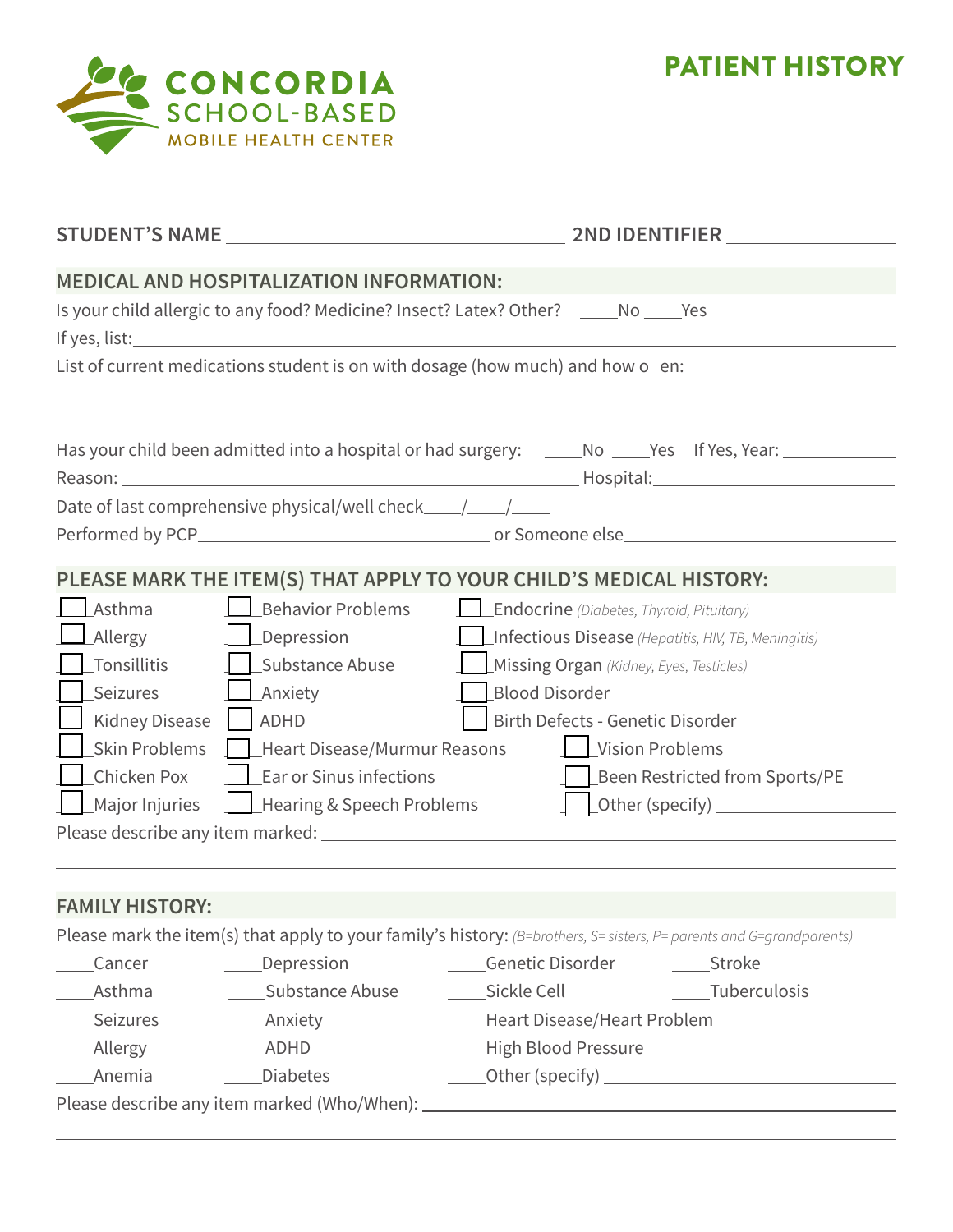# CONCORDIA **SCHOOL-BASED MOBILE HEALTH CENTER**

# PATIENT CONSENT

# **ALL SERVICES ARE PROVIDED BY LICENSED PROFESSIONALS**

By signing this consent, you are agreeing to allow the School-Based Health Center to provide the following services to your child:

•Primary And Preventive Health Care •Comprehensive History And Physical Examinations •Immunizations •Health Screenings •Laboratory/Diagnostic Testing *(Including testing for sexually transmitted infections and/or HIV, if separate consent is not required by law)*

•Management Of Chronic Diseases

•Acute Care For Minor Illness And Injury Including Medications, If Indicated •Behavioral Health Services

- •Referral And Follow-Up For Emergencies
- •Case Management
- •Referral To Specialty Care
- •Health Education And Prevention Programs
- •Dental Services (Provided By Tensas Dental Clinic)

#### **MEDICATION CONSENT:**

Concordia Mobile Health Center will administer medications with the NP and/or Doctor's orders. Over-the- Counter medications may be administered such as Pain Relievers, Cold Medications, Ear Drops, Eye Drops, Stomach Medication (Pepto-Bismol, Mylanta, Midol), Wound Medications, Anti-Itch Medication, and other topical cream/gels for other complaints, such as Orajel, Carmex, or Vaseline. Prescription medication may be given if found necessary after examination as well. Antibiotic injections such as Rocephin may be given if deemed necessary by the NP or MD. Nebulizer medications may be administered for asthma type symptoms, if necessary, for treatment of students. Age appropriate Immunizations will be given to bring the student up to date according to the CDC guidelines, if the student is not up to date at the time of the exam.

**I understand this student may receive all medications offered at the Mobile Health Center except those which I have written here:**

#### **IMMUNIZATION CONSENT:**

Age appropriate immunizations, including the Flu and HPV vaccines, **will be given** to bring the student up to date according to the CDC guidelines, if the student it not up to date at the time of the exam.

**I understand my student may receive all immunizations offered at the School-Based Health Center** 

**except those which I have written here or checked below:** 

#### **I DO NOT WANT CHILD TO HAVE: (please check below if you do not want your child to receive either the flu or HPV vaccine):**

 **FLU VACCINE** – Flu is caused by influenza viruses, and is spread mainly by coughing, sneezing, and close contact. Anyone can get the flu, but the risk of getting flu is highest among children. Each year thoughts of people in the United State die from flu, and many more are hospitalized, This vaccine will help prevent contraction of the flu virus.

 **HPV VACCINE-** This vaccine is recommended for males and females ages 11-26 years of age. HPV is the most common sexually transmitted virus in the United States. This vaccine can prevent most cases of cervical cancer in females, if it is given before exposure to the virus. In addition, if can prevent vaginal and vulvar cancer in females, and genital warts and anal cancer in both male and females.

#### **TELEMEDICINE:**

I hereby authorize the use of telemedicine (defined as the use of medical information exchanged from one site to another via electronic communications for the health of the patient, including consultative, diagnostic, and treatment services) may be employed to facilitate my medical care. I understand the rationale for using telemedicine in place of in-person services, as well as the risks and benefits of the utilization of telemedicine, including privacy related risks, and acknowledge that all electronic transmission of data will be restricted to authorized recipients in compliance with the Federal Health Insurance Portability and Accountability Act (HIPPA) and applicable state privacy laws. I acknowledge that I have had the opportunity to ask my questions regarding the use of telemedicine and the risks and benefits of alternative methods, including the risks and benefits of no treatment.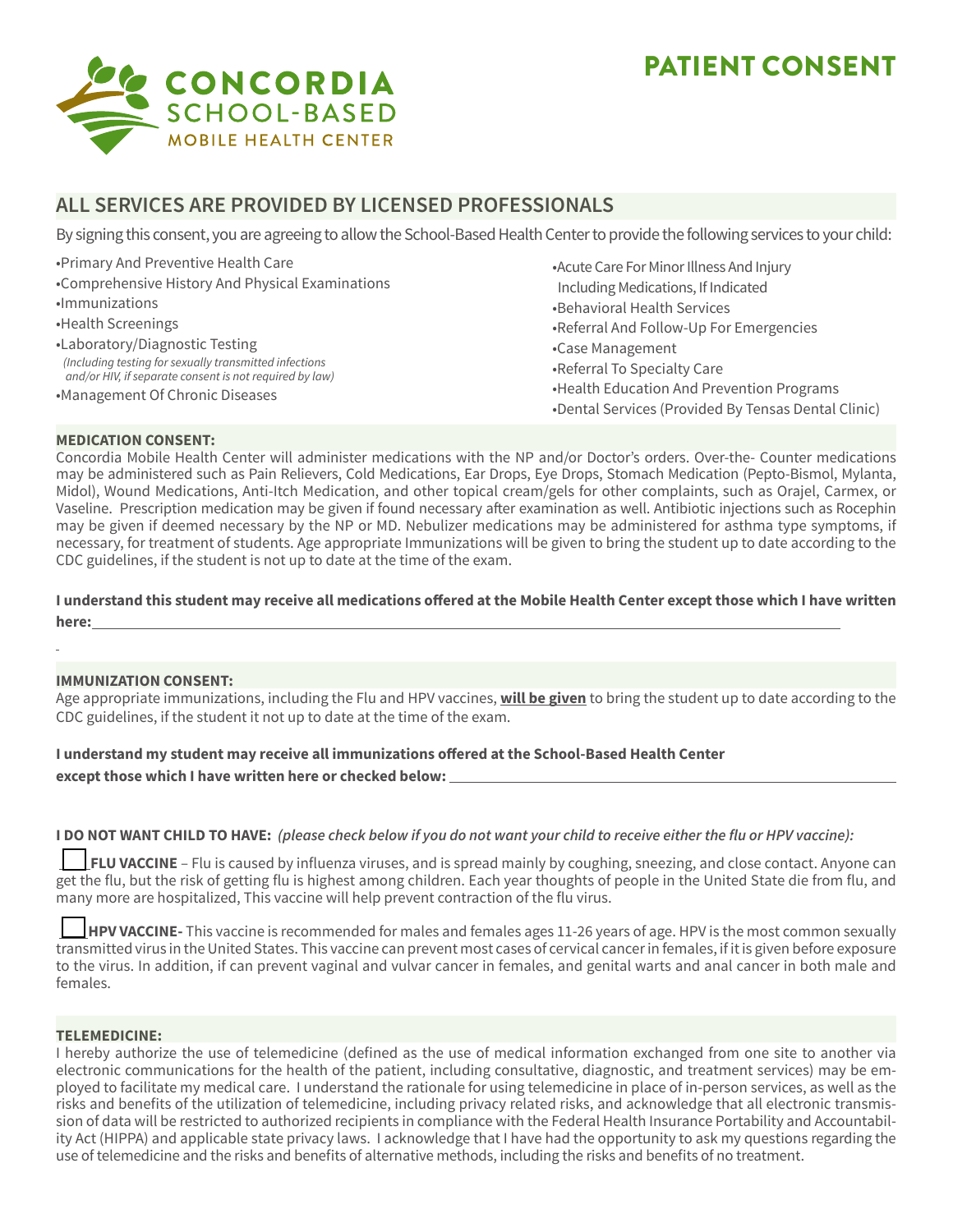# GENERAL CONSENT



## **CONFIDENTIALITY:**

The School-Based Health Centers (SBHCs) adhere to all current laws regarding confidentiality of health services in general and specifi ally as they relate to services to minors. All medical and mental health records are confidential and will be maintained as directed by the Health Insurance Portability and Accountability Act (HIPAA). I consent to the exchange of relevant health information between Tensas School-Based Health Center and the student's personal medical provider upon referral for medical care. I have been given a copy of the organization's Notice of Privacy Practices that describes how my health information is used and shared. I understand that Tensas Parish School-Based Health Center has the right to change this notice at any time. I may obtain a current copy by contacting the School-Based Health Center or their website. My signature on this consent constitutes my acknowledgement that I have been provided a copy of the Notice of Privacy Practices.

# **LAHIE STATEMENT:**

We understand that the SBHC may participate in one or more health information exchanges (HIEs), whereby the center may share my health information with other health care providers for treatment, payment or health care operations purposes. We hereby consent to the disclosure of the SBHC's records into the HIEs.

I, as parent/guardian, understand that I will not be charged for any of the services provided at the School-Based Health Center. I also understand that Tensas Community Health Center or the medical provider may bill Medicaid or other insurance providers for these services. I authorize/assign payments of authorized benefits di ected to Tensas Community Health Center,

By signing below, we (student and parent/guardian) acknowledge that we have read and understand the services to be provided at the School-Based Health Center. We both give permission for this student to receive the services provided by the program.

This consent is e ective while the student is enrolled in any school within Tensas Parish unless the School-Based Health Center is notified in writing, that I no longer wish for my child to receive services. That form may be obtained from my nearest health center. I also understand that I may be asked update important information every year.

We also understand Tensas School-Based Health Center is operated by Tensas Community Health Center and its empoyees and contractors.

Printed Name of Parent/Legal Guardian/Student Relationship

Signature of Parent/Legal Guardian Date

Signature of Student (optional) Date

This consent may be withdrawn or modified at any time with written permission of the parent/guardian and student to the entity referred to above. A duplicate copy of this document will be given to parents or guardians upon request.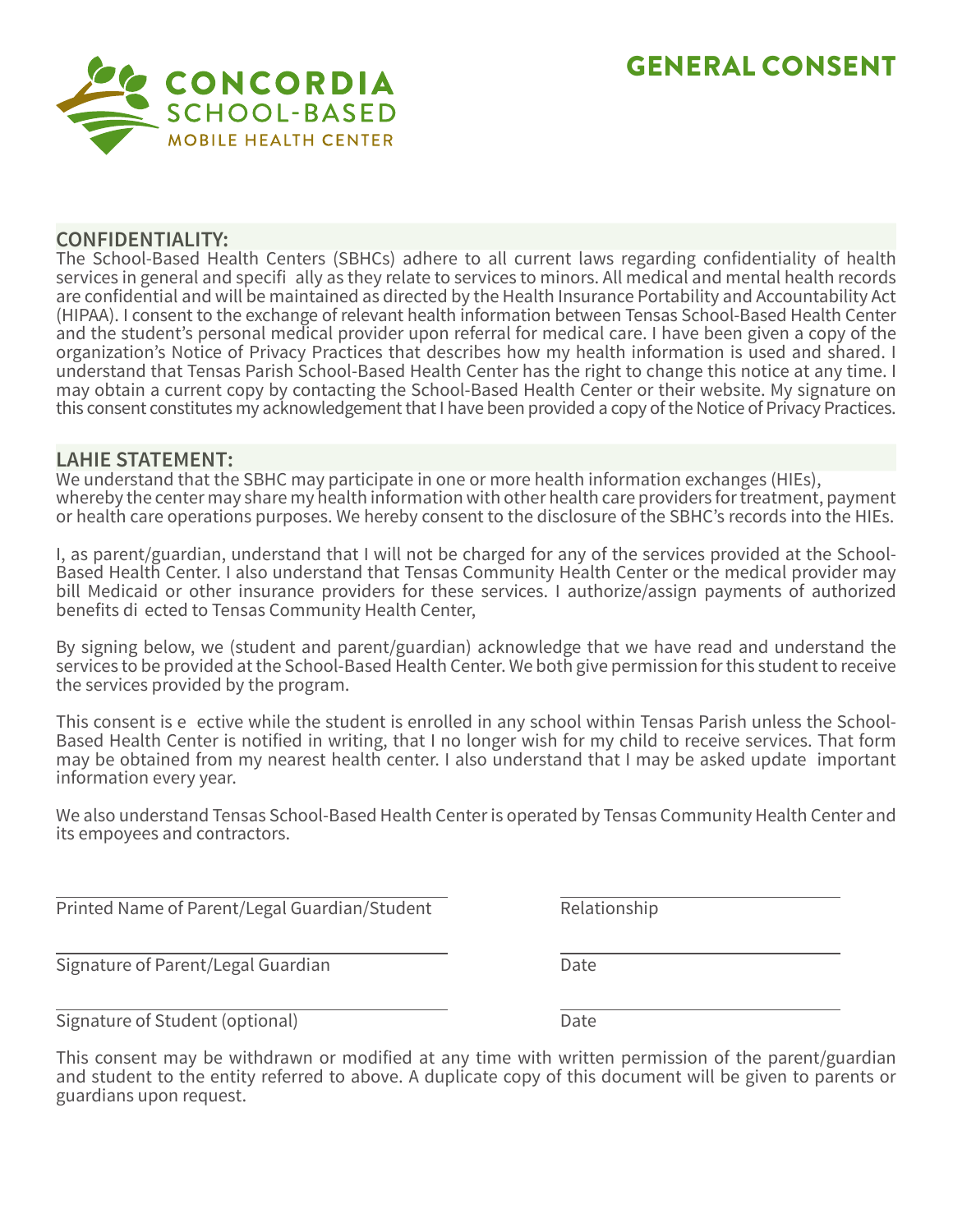



*As required by the Health Insurance Portability and Accountability Act (HIPPA) of 1996, TVCHC may not use or disclose your health information except as provided in our Notice of Privacy Practices without your authorization. Your signature on this form indicates that you are giving permission for the use and disclosure of protected health information described herein.* 

I, understand that the information contained in my

record is confidential. However, I give consent of

At to release all of my records or information

concerning such records to **Concordia Mobile Health Center.**

*I understand that the document authorized to be released by me include, but are not limited to, family histories, reports of clinic findings and diagnosis, laboratory test, X-rays, reports of examination and/or evaluation, and any hospital admission or discharge records.* 

I understand that I may revoke this consent at any time except to the extent that action has been taken thereon. I further understand that this consent will expire upon (not to exceed six months) and cannot be renewed without my written consent.

Signature

Signature of Witness

# **PATIENT IDENTIFYING DATA**

| Name: First | ΜI         | Last  |      |
|-------------|------------|-------|------|
| Address:    | ≘itv       | State | 71 P |
| SS#:        | Birthdate: |       |      |

# **CONCORDIA SCHOOL-BASED MOBILE HEALTH CENTER**

*900 Carter Street Vidalia, LA 71373 Phone: (318) 414-3020*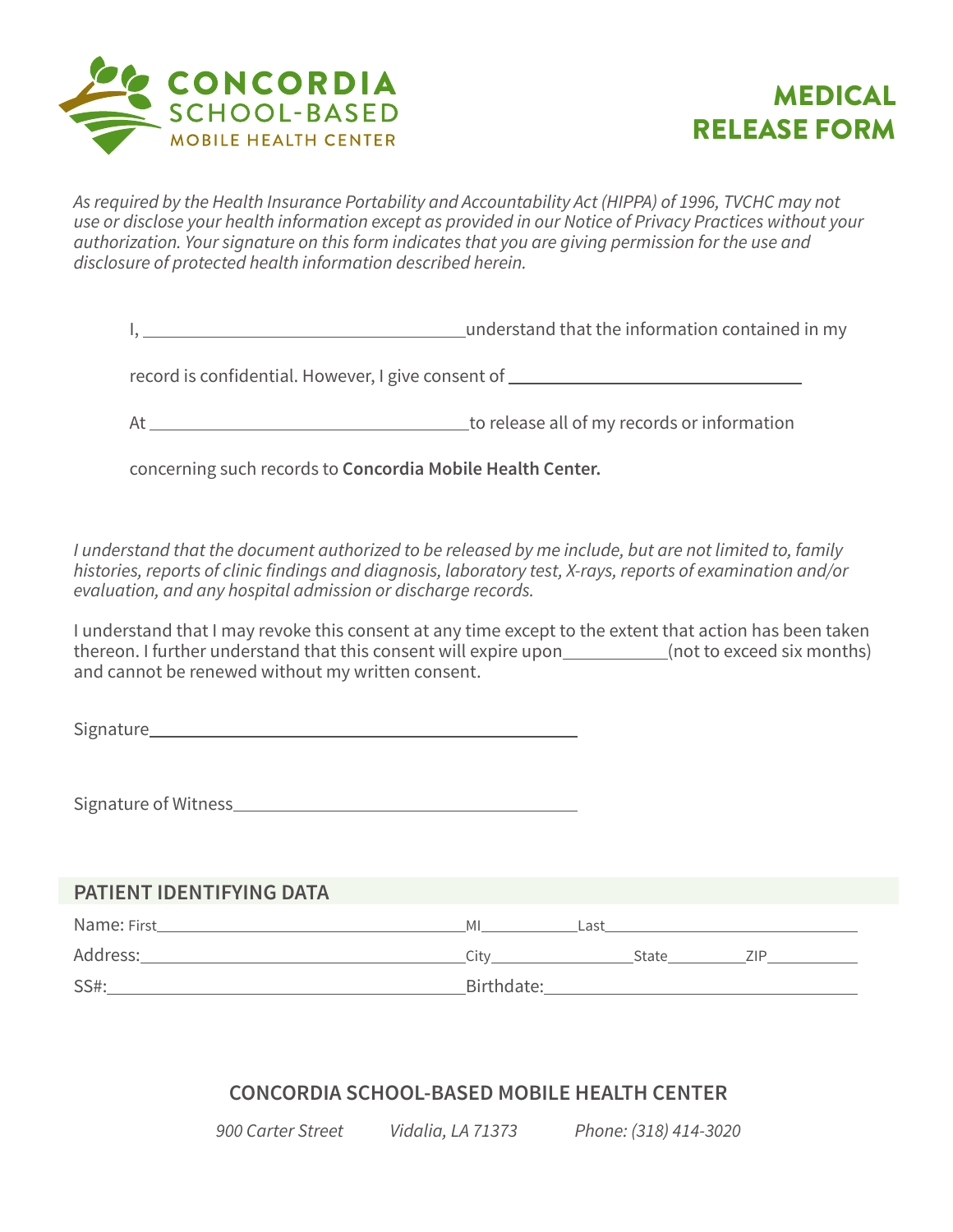

# **ACKNOWLEDGEMENT OF RECEIPT OF NOTICE OF PRIVACY PRACTICES**

*Please return this form to Dawn Johnson, Privacy Offi er at 402 Levee Street Saint Joseph, LA 71366 acknowledging your receipt and review of Tensas Community Health Center, Inc.'s Notice of Privacy Practices.*

Name:

Signature:

Relationship if not Patient: Date: Date: Date: Date:

**CONCORDIA SCHOOL-BASED MOBILE HEALTH CENTER**

*900 Carter Street Vidalia, LA 71373 Phone: (318) 414-3020*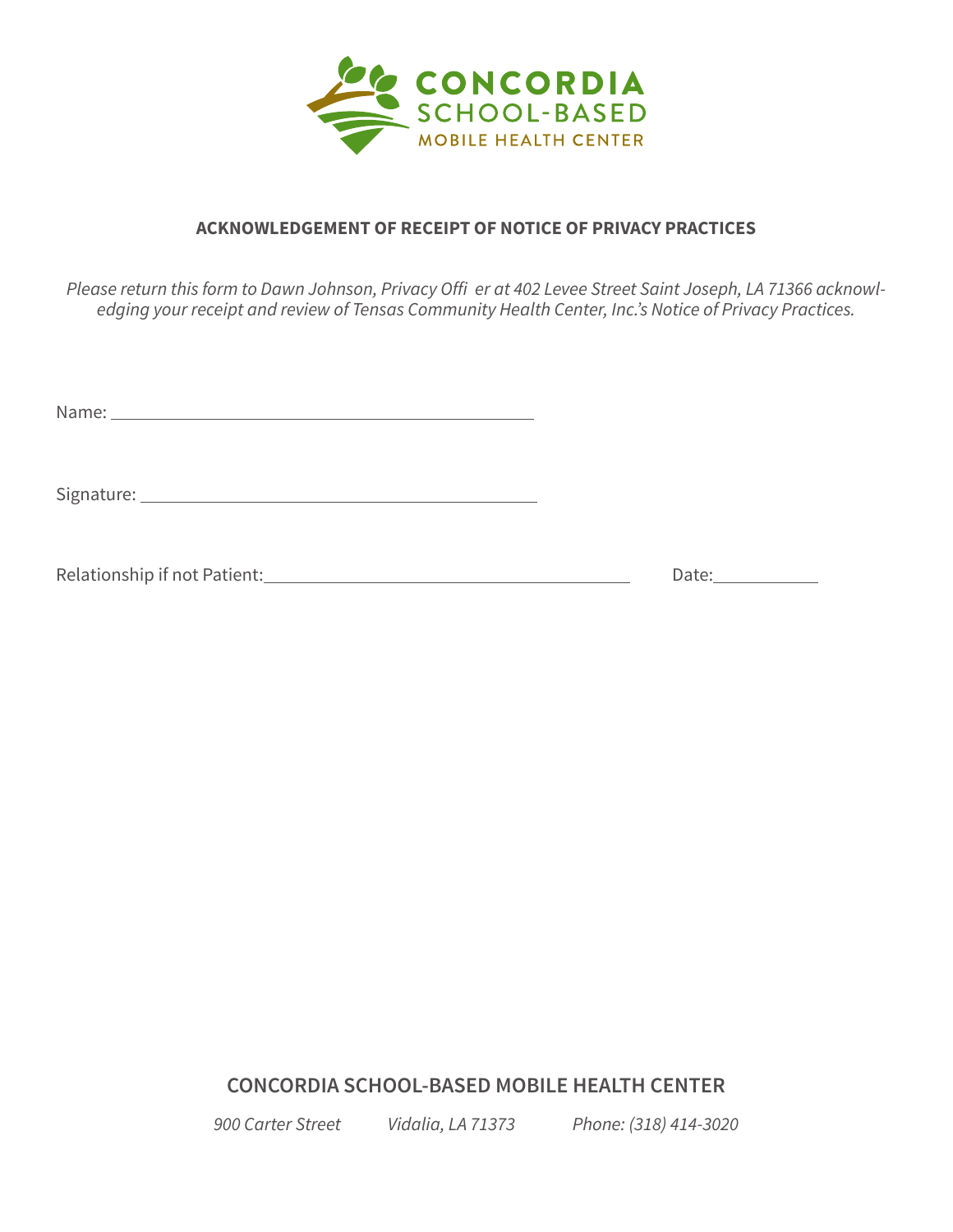



#### **What is a School-Based Health Center?**

A school-based health center (SBHC) is a clinic located in the school or on school property that provides comprehensive primary medical, social, and behavioral health services, as well as health education, promotion, and prevention services to help minimize health-related absences from school and support the students for success in the classroom. The Concordia Mobile SBHC is operated by Tensas Community Health Clinic (TCHC) and adheres to state and federal laws, policies, and professional standards for provision of medical and mental health care.

#### **What are the benefits of SBHCs?**

SBHCs help reduce barriers that may prevent students from seeking health care services such as accessibility, transportation, cost, and confidentialit concerns. The Concordia Mobile SBHC visits area schools so students are able to receive the health care services they need and then return to learning in their classrooms. SBHCs also help eliminate the need for parents to take off time from work to take their child to a doctor. Students may be seen at the SBHC without their parent/guardian present, once consent is provided.

#### **What are the hours of SBHC?**

We are open whenever school is in session.

### **What is the cost?**

There is no copay for any child seen at a SBHC. TCHC will bill all insurance providers.

#### **Do parents need to give permission for students to visit the SBHC?**

Yes. Parents/guardians must sign consent forms in order for their children to receive care.

#### **Can students make appointments during class time?**

Yes. SBHCs want to help students stay in school and learn, so every e ort is made to schedule appointments so that students are not absent from core classes.

#### **Does a student need to be enrolled in the SBHC in order to use the services?**

Yes. Only students who have enrolled in the SBHC can be seen by the Concordia Mobile SBHC provider, which includes a consent form signed by parent/guardian and a registration packet detailing patient information and health history. Enrollment documents may be found on the TCHC website: www.TensasHealth.com

#### **If my child is sick at home, can they be brought to the Mobile SBHC to be seen?**

We encourage students who are sick at home to be seen at Vidalia Community Health Center or by their primary care provider (PCP).

#### **Does a student need to have health insurance to be seen at the SBHC?**

No. Concordia Mobile SBHC proves care to students whether insured or uninsured. TCHC will bill private insurance and Medicaid for the services provided when appropriate.

#### **What if the student already has a PCP?**

If the student has a PCP, the Mobile SBHC staff will serve to supplement the student's health care. If necessary, and parent/guardian consent provided, the Mobile SBHC staff will communicate and collaborate with the PCP to ensure the student receives the best health care possible.

#### **Can members of the community be seen at the Mobile SBHC?**

No. Only students, faculty, and staff from any school within Concordia Parish, are allowed to receive services.

#### **Will the SBHC provide prescription medication on site?**

The Mobile SBHC may administer select medications on site, if deemed necessary by the provider, but all prescriptions will be sent to the pharmacy identifie on the student's enrollment form.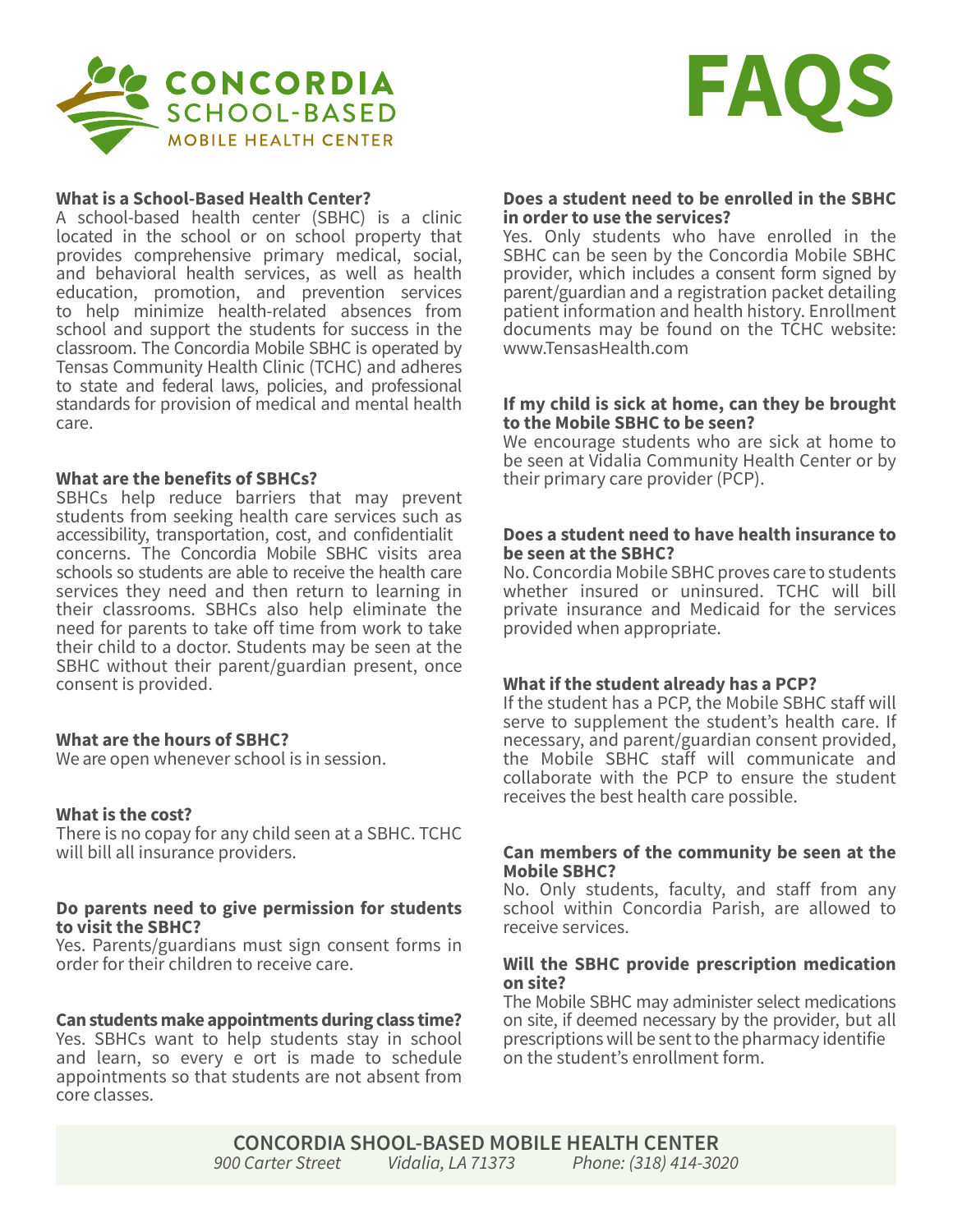

# **THIS NOTICE DESCRIBES HOW MEDICAL INFORMATION ABOUT YOU MAY BE USED AND DISCLOSED AND HOW YOU CAN GET ACCESS TO THIS INFORMATION. PLEASE REVIEW CAREFULLY, SIGN THIS FORM, AND RETURN TO THE RECEPTIONIST.**

# **OUR COMMITMENT**

Tensas Community Health Center, Inc. ("Clinic") remains committed to protecting the privacy of our patients' protected health information ("PHI") and is dedicated to complying with laws governing the privacy of PHI. This Notice explains our privacy practices, legal duties, and your rights concerning your PHI. PHI includes information about your health care and treatment combined with information like your name, age, birth date, address, or financial information. This Notice is e ective as of August, 24, 2020 and will remain in e ect until revised.

We protect your PHI by:

- Treating all PHI as confidential.
- Maintaining policies and practices that govern our staff in handling your PHI, as well as provide sanctions for violations.
- Restricting access to your PHI to only those that need it in providing services to you.
- Disclosing only the PHI that is minimally necessary for an outside service to perform a function on behalf of the Clinic and requiring that they agree to confidentiality of PHI disclosed.
- Maintaining administrative, physical, and technical safeguards to protect your PHI.

# **TYPES OF USES AND DISCLOSURES OF YOUR PHI**

We will use and disclose health information about you for treatment, payment and health care operations. For example:

- **Treatment:** We may use and disclose your PHI to other healthcare providers currently treating you to assist in such treatment.
- **Payment:** We may use and disclose your PHI to obtain payment for services we provide to you.
- **Healthcare Operations:** We may use and disclose your PHI for our healthcare operations, including quality assessment and improvement activities, reviewing the competence or qualifi ations of healthcare professionals, evaluating practitioner and provider performance, conducting training and educational programs, accreditation, certifi ation, licensing, or credentialing activities.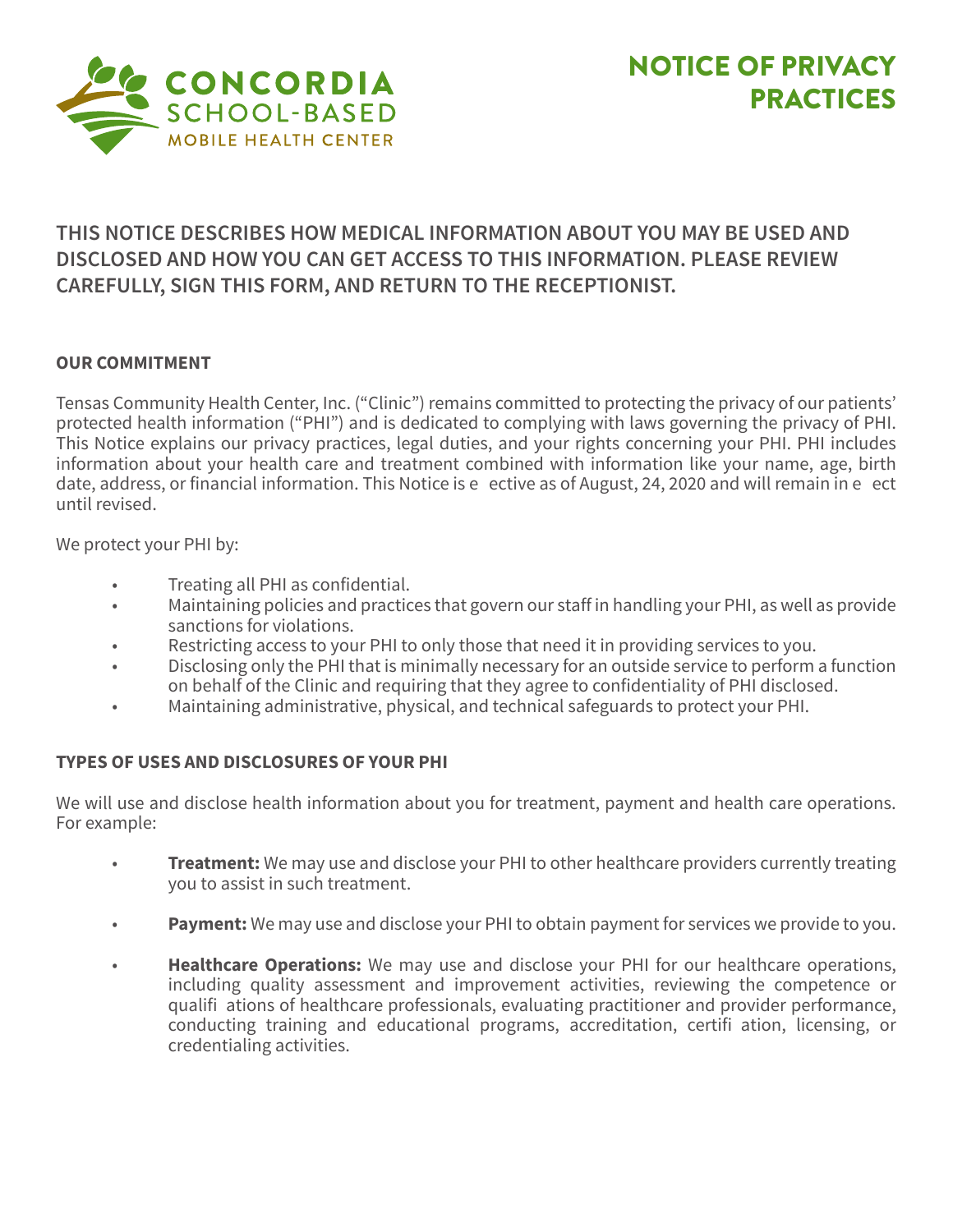## **OTHER PURPOSES FOR WHICH CLINIC IS AUTHORIZED TO USE OR DISCLOSE YOUR PHI**

- **Your Authorization:** In addition to our use of your PHI for treatment, payment, or healthcare operations, you may give us written authorization to use or disclose your PHI for any purpose. If you give us an authorization, you may revoke it in writing at any time. Your revocation will not a ect any use or disclosures permitted by your authorization while it was in e ect. Unless you give us a written authorization, we cannot use or disclose your health information for any reason except those described in this Notice.
- **Persons Involved in Care:** We may use or disclose PHI to notify, or assist in the notifi ation of a family member, your personal representative, or another person responsible for your care, of your location, general condition, or death. If you are present and capacitated, then we will provide you with an opportunity to object to such uses or disclosures. In the event of your in capacity or emergency circumstances, we will use our professional judgment to determine if disclosure is in your best interest and only disclose PHI that is directly relevant to the person's involvement in your care.
- **Required by Law:** We may use or disclose your health information when we are required to do so by law, including, but not limited to, court orders, warrants, subpoenas, discovery requests, or other lawful process.
- **Public Health Activities:** We may use or disclose your PHI to a public health authority for public health activities such as preventing the spread of a communicable disease.
- Abuse or Neglect: We may disclose your PHI to a government authority if we reasonably believe that you are a possible victim of abuse, neglect, or domestic violence, or the possible victim of other crimes.
- **To Avert a Serious Threat to Health or Safety:** We may disclose your PHI to the extent necessary to avert a serious threat to health or safety.
- **Workers' Compensation:** We may disclose your PHI to a workers' compensation insurer when related to treatment of an injured worker.
- Clinic will not use or disclose your psychotherapy notes or any PHI for marketing or sale. However, PHI may be used or disclosed in connection with the future sale of all or part of Clinic. In the event that PHI is used for fundraising purposes, you have the right to opt out of such communications.

# **PATIENT RIGHTS**

You have the right to request all of the following:

- **Restriction Requests:** You have the right to request a restriction on the uses and disclosures of your PHI. Although we are not always required to grant a restriction, those granted will be upheld. Further, you have the right to request restriction, and such request will be granted, re garding certain disclosures of PHI to a health plan where the individual or someone on his or her behalf pays out of pocket for the health care item or service provided.
- **Confidential Communication:** You have the right to request that communication containing PHI be conducted in an alternate way or at an alternate location.